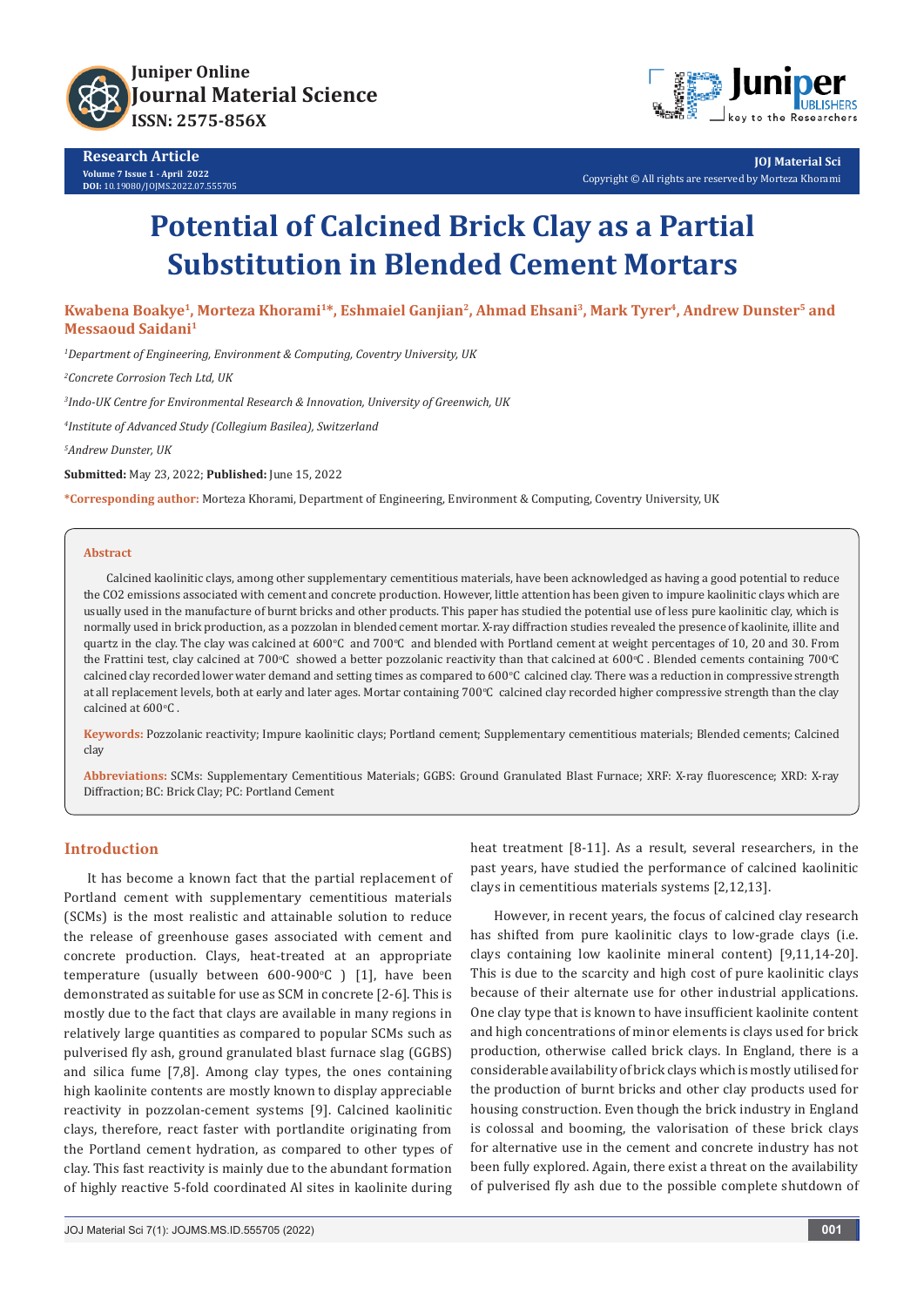coal-fired power generation plants in the United Kingdom and some parts of Europe in a few years to come [11,21].

Therefore, in order to achieve a deeper comprehension of the parameters that determine the properties of calcined impure kaolinitic clays (i.e. calcination process and temperature, replacement percentages, compressive and flexural strengths, microstructural and mineralogical studies, hydration kinetics and durability), extra and advance data need to be accumulated. Hence, this work studies and characterises a type of brick clay with low kaolinite content and calcined at two different temperatures. Blended cements made from these calcined clays were tested and their effect on properties of blended cement mortar samples determined.

## **Materials and Methods**

An impure kaolinitic clay was obtained from a local brick manufacturer in Bellingdon, England. The raw clay was initially dried in an drying oven at a temperature of  $105^{\circ}$ C for 24 hours. The clay was then crushed, pulverized using a hammer mill and sieved through a 2mm sieve. It was afterwards calcined in a muffle furnace (Nabertherm, Germany) at  $600^{\circ}$ C and  $700^{\circ}$ C for 2 hours using a heating rate of  $10^{\circ}$ C /min. The calcined clay, after cooling in the furnace, was milled into fine powder and screened through a 75 µm sieve. Samples of the raw and calcined clays have been shown in Figure 1. Portland cement (CEM I 52.5 N), manufactured by Hanson UK, was used as the main binder for the testing of blended cement pastes and mortars. Additional pastes and mortars were prepared with the same cement, without any calcined clay, and used as the reference samples. The chemical composition of the clay and cement were determined by x-ray fluorescence (XRF) using P Analytical Axios mAX WDXRF spectrometer. X-ray diffraction (XRD) analysis of the calcined clays were also carried out using a 3<sup>rd</sup> generation Malvern P Analytical Empyrean XRD Diffractometer. Particle size analysis was performed using the Laser Diffraction method with the Malvern Mastersizer 2000 analyser.



Portions of the Portland cement was replaced with the calcined clay in percentages of 10, 20 and 30 wt.% to form Portland-calcined clay blended cements.  $50 \times 50 \times 50$ mm mortar cubes were prepared according to methods specified by ASTM C109, using a cement to sand ratio of 1:3 and water/binder ratio of 0.5. Deionised water was used for all mixes and naturally occurring quartz sand with particle size ranging between 0.1- 2.0mm was used as the fine aggregate. Mix proportions of the **Table 1:** Mix proportions of mortar samples.

mortar are shown in Table 1. The mortar cubes were cured under water and their respective compressive strengths determined after 3, 7 and 28 days. Setting times and water demand was also determined using the Vicat apparatus as described in BS EN 196-3:2016. Frattini test was conducted with reference to ASTM C191. In order to validate the results obtained, the test was repeated three times to obtain three concentrations of CaO and OH. The average of the three was then recorded and reported.

| <b>Material</b> | Replacement, wt.% | Sand, g | Cement, g | Calcined Clay, g | Water, g |
|-----------------|-------------------|---------|-----------|------------------|----------|
| Sample 1        |                   | 1800    | 600       |                  | 300      |
| Sample 2        | 10                | 1800    | 540       | 60               | 300      |
| Sample 3        | 20                | 1800    | 480       | 120              | 300      |
| Sample 4        | 30                | 1800    | 420       | 180              | 300      |

## **Results and Discussion**

The particle size distributions of the brick clay (BC), clay  $cal$  calcined at  $600^{\circ}$ C and  $700^{\circ}$ C (labelled  $600$  CC and  $700$  CC respectively) and Portland cement (PC) are presented in Figure 2. Other properties of the cement, calcined clays and blended cements are also shown in Table 2. Water needed to form a workable paste increased with increase in the calcined clay

content for both temperatures. The smaller particle size of the calcined clay possibly increased the surface area of blended cement and therefore required more water [22]. There was also a progressive increase in both initial and final setting times as the pozzolan content increased. It was observed that water demand and setting times decreased as calcination temperature increased from  $600^{\circ}$ C to  $700^{\circ}$ C.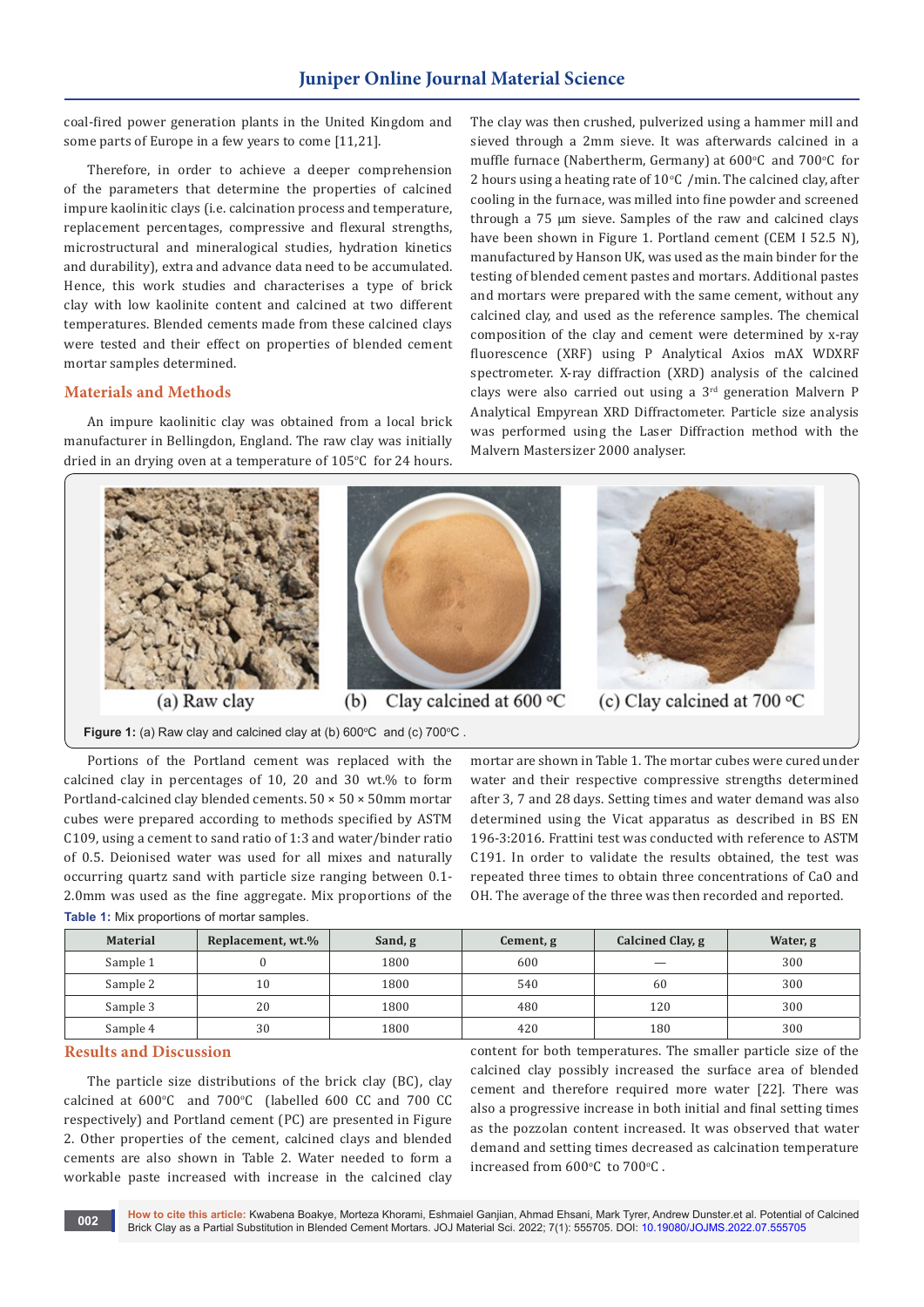

**Table 2:** Properties of the cement, calcined clay (CC) and CC blended cements.

|                           |      |                          | <b>600°C Blended Cement</b> |        |       |          | 700°C Blended Cement     |       |       |
|---------------------------|------|--------------------------|-----------------------------|--------|-------|----------|--------------------------|-------|-------|
| Property                  | CEM1 | $600^{\circ}$ C CC       | 10%CC                       | 20%CC  | 30%CC | 700°C CC | 10%CC                    | 20%CC | 30%CC |
| Specific gravity          | 3.15 | 28.2                     | -                           | $\sim$ | . .   | 2.78     | $\overline{\phantom{0}}$ |       |       |
| water demand, %           | 28.2 | $\overline{\phantom{0}}$ | 32.4                        | 33.3   | 39    |          | 31.6                     | 32.4  | 35.6  |
| Initial setting time, min | 162  | $\overline{\phantom{a}}$ | 180                         | 190    | 200   |          | 175                      | 185   | 190   |
| Final setting, min        | 250  | $\overline{\phantom{0}}$ | 280                         | 295    | 320   |          | 269                      | 275   | 305   |

**Table 3:** Chemical composition of the clay and cement.

| <b>Material</b> | <b>Chemical Composition, %</b> |                         |                                |     |      |                   |         |                 |               |      |
|-----------------|--------------------------------|-------------------------|--------------------------------|-----|------|-------------------|---------|-----------------|---------------|------|
|                 | SiO <sub>2</sub>               | $\text{Al}_2\text{O}_3$ | Fe <sub>2</sub> O <sub>3</sub> | Mg0 | CaO  | Na <sub>2</sub> O | $K_{0}$ | SO <sub>2</sub> | <sub>C1</sub> | LOI  |
| Raw clay        | 59.95                          | 18.2                    | 6.51                           | 1.3 | 0.14 | 1.6               | 1.29    | 0.07            | 0.01          | 10.9 |
| CEM-1           | 21.0                           | 4.4                     | 2.7                            | 1.6 | 64.7 | 0.6               | 1.99    | 2.27            | 0.01          | 0.73 |

The XRF analysis of the raw clay and the reference cement are shown in Table 3. The raw materials contained the relevant oxides needed for reaction.

XRD of the two calcined clays are seen in Figures 3 & 4 respectively. Kaolinite peaks are observed (even though with  $smaller$  intensity) after calcining at  $600^{\circ}$ C . This indicates calcining at 600°C can introduce a partial disorder to the crystal structure of kaolinite, in a process to transform kaolinite into metakaolin. There is therefore partial dehydroxylation

at  $600^{\circ}$ C [17,23]. There, however, appears to be a complete dehydroxylation of kaolinite at 700°C . Illite and smectite, on the other hand, stay in their crystalline phases. There is, however, a reduction in their peaks as temperature increased from  $600^{\circ}$ C to 700°C . The transformation of illite and montmorillonite from crystalline to amorphous structure is quite different from that of kaolinite because of the limited amount of hydroxyls present in illite and montmorillonite as compared to kaolinite. This, possibly, could cause a reorganization of the crystalline structure and may not necessarily lead to complete disordering [17].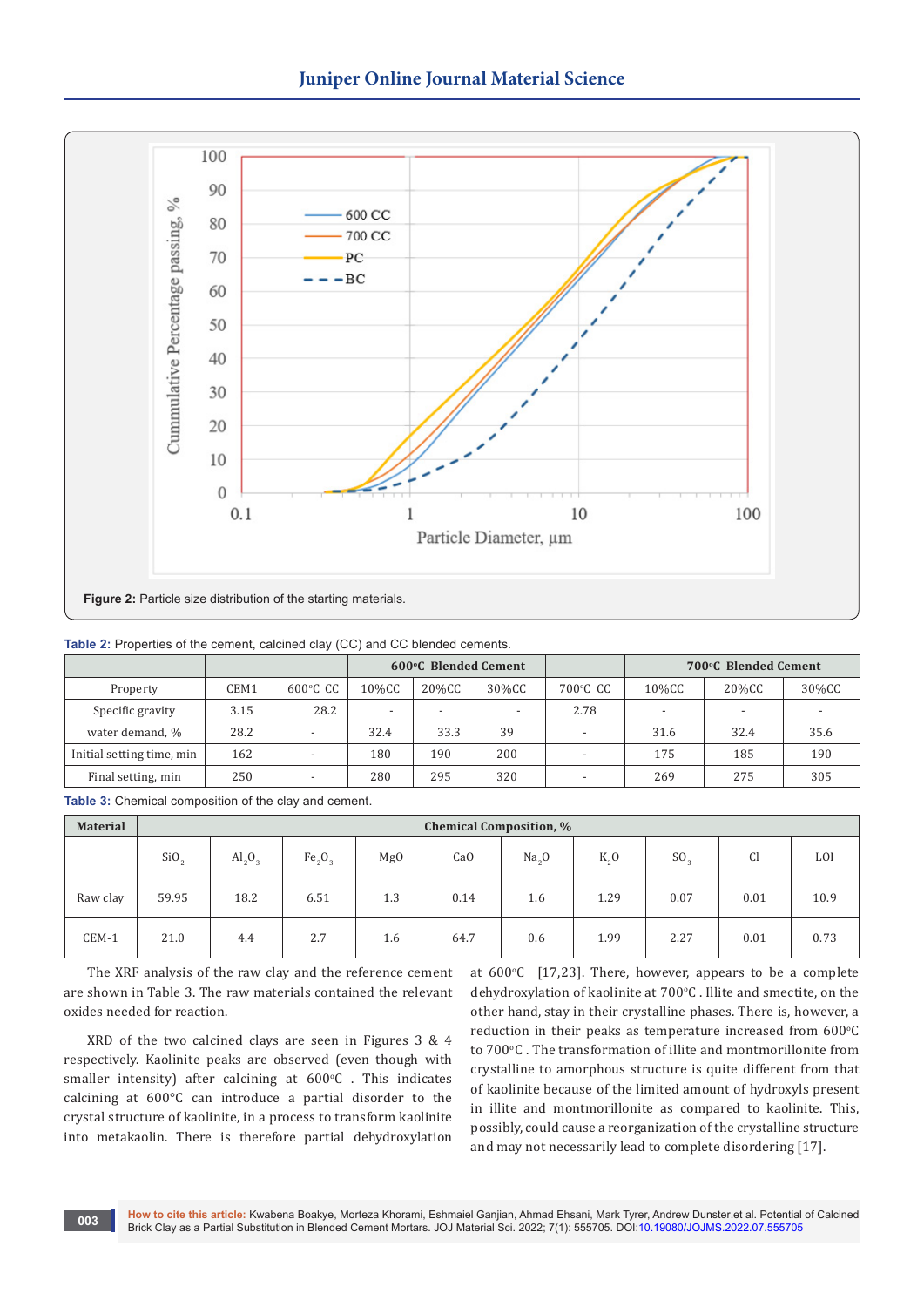

**Figure 3: XRD pattern of clay calcined at 600°C.** 



A determination of the reactivity of the calcined clays, as demonstrated by Frattini test, is shown in Figure 5. Quartz sand, being non-reactive, is added to serve as the reference material. Blended cement containing 20% clay calcined at  $600^{\circ}$ C displays some amount of reactivity but is not reactive enough to cross the lime solubility curve into the pozzolanic region. On the

other hand, blended cement containing clay calcined at  $700^{\circ}$ C is seen on the pozzolanic region of the curve, denoting pozzolanic reactivity. This suggests that calcium hydroxide from the cement system can react with the constituent of the calcined clay to produce further calcium silicate hydrates [24]. Sand, however, does not show any reactivity.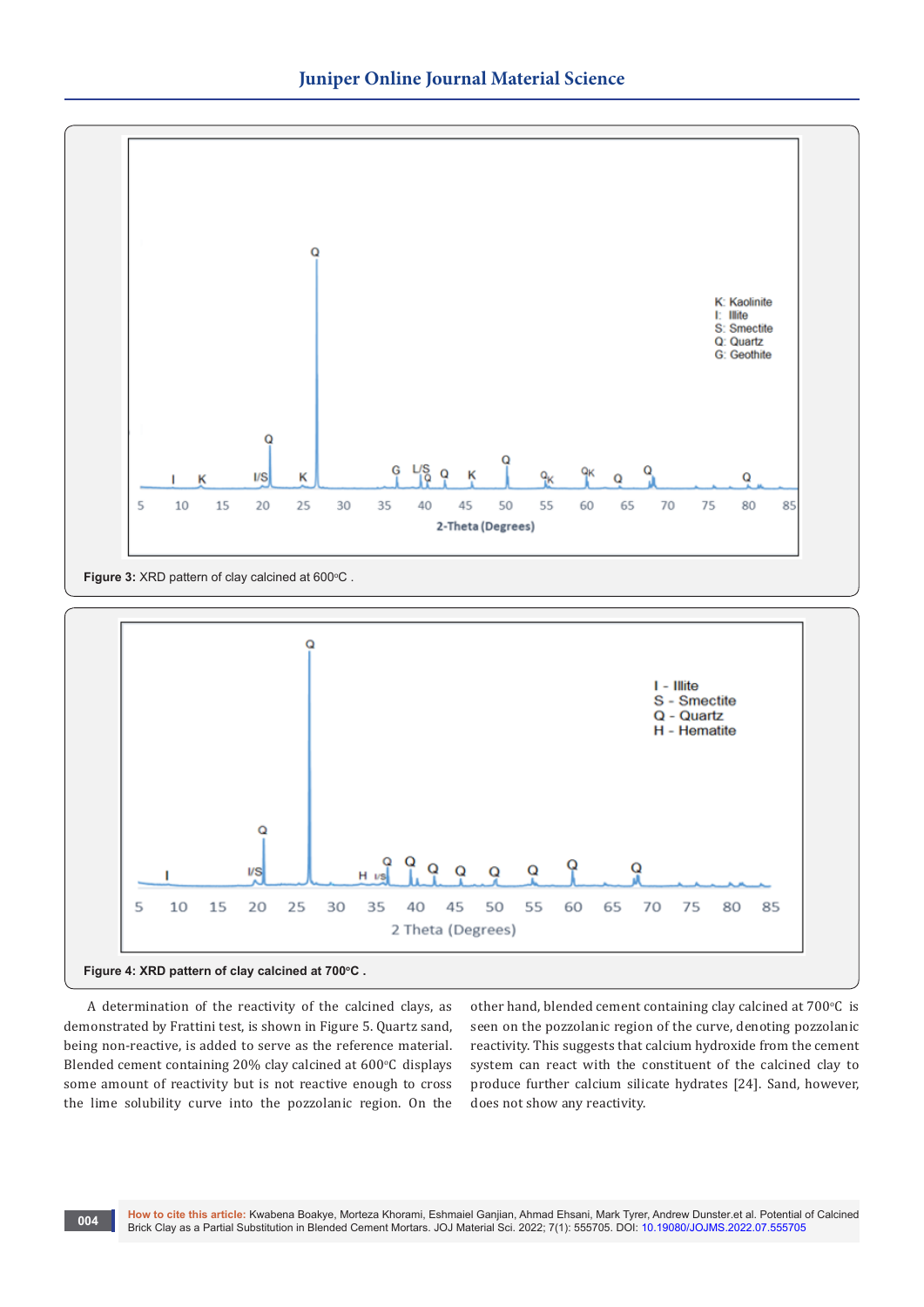







Figure 6 is the compressive strength results of blended cement mortars containing different percentages of calcined clay at  $600^{\circ}$ C and  $700^{\circ}$ C . The samples with non-blended cement were seen to obtain the highest compressive strength throughout the

curing ages (i.e. 3, 7 and 28 days). Compressive strength generally decreased in the mixes with the blended cements, as calcined clay replacement increased. This could be attributed to dilution effect [8]. Within the first few days of curing, pozzolans in cementitious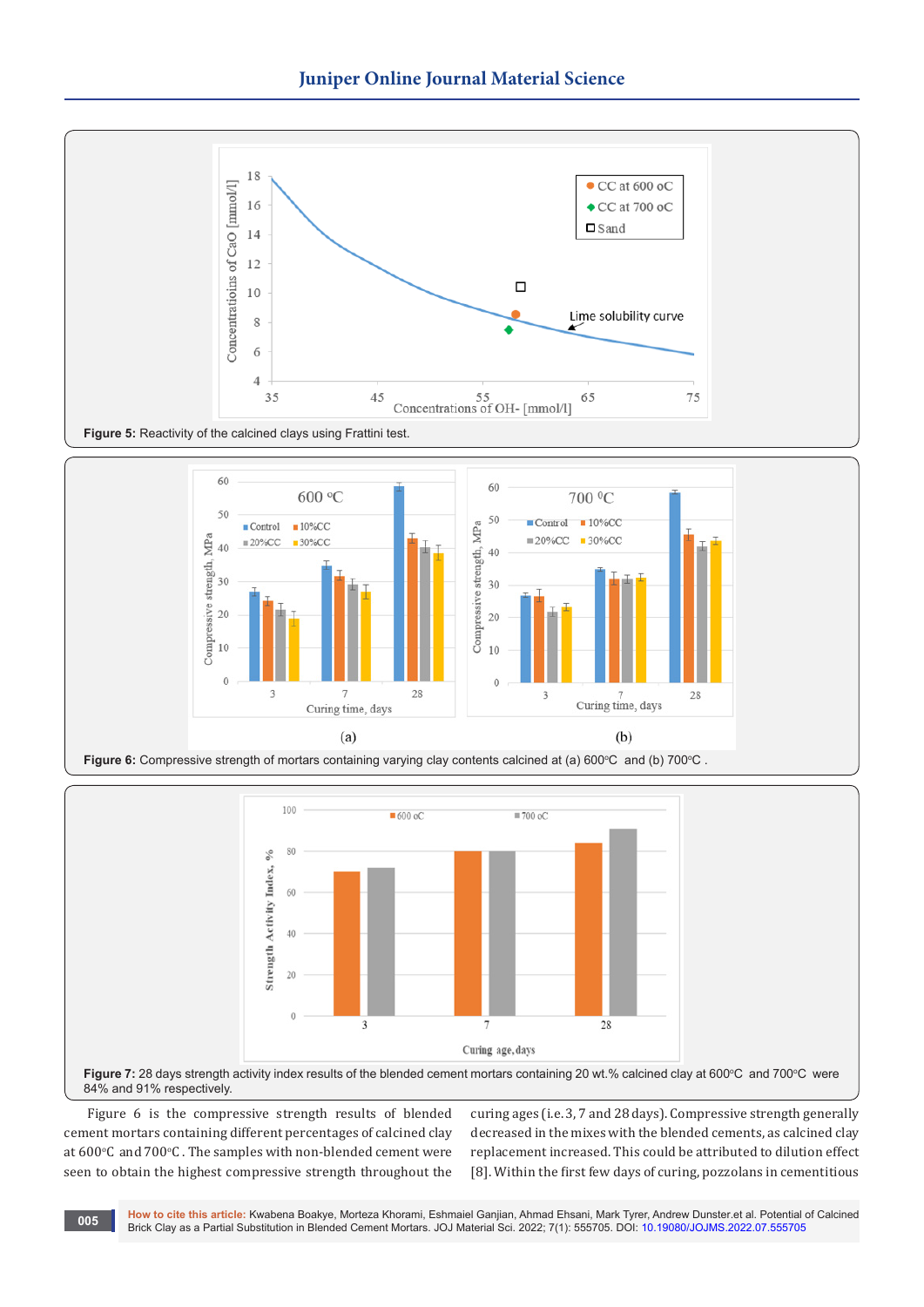systems do not play a reactive role but only contributes to filler effect [17,18]. However, blended cements containing clay calcined at 700°C is seen to obtain higher compressive strength results compared  $600^{\circ}$ C calcined clay at 3, 7 and 28 days. Figure 7 shows the 28 days strength activity index results of the blended cement mortars containing 20 wt.% calcined clay at  $600^{\circ}$ C and  $700^{\circ}$ C were 84% and 91% respectively. This exceeds the  $75\%$ minimum requirement of pozzolanic activity as prescribed by ASTM C618.

#### **Conclusions**

Calcined Brick clay was found to have a good potential to be utilised as a supplementary cementitious material because of its meta kaolinite composition. Temperature at which clay is calcined is quite critical in achieving complete dihydroxylation of kaolinite. In this study, the clay was partially hydroxylated at 600°C but achieved complete hydroxylation when the calcination  $temperature$  was increased to  $700^{\circ}$ C . The setting time and water demand increased with increasing calcined clay content. However, blended cements containing 700°C calcined clay recorded lower water demand and setting times as compared to 600°C calcined clay. There was a reduction in compressive strength, both at early and later ages. Compressive strength generally decreased with the partial replacement of cement with  $cal$  calcined clay. Blended cements containing  $700^{\circ}$ C calcined clay recorded higher compressive strength than the clay calcined at  $600^{\circ}$ C . This could be due to the incomplete dehydroxylation of kaolinite at 600°C .

#### **References**

- 1. [Boakye K, Khorami M, Ganjian E, Saidani M \(2021\) A review of the](https://skeenapublishers.com/journal/ijeti/IJETI-02-00016.pdf)  [effect of calcination temperature on the properties of calcined clay](https://skeenapublishers.com/journal/ijeti/IJETI-02-00016.pdf)  [concrete. International Journal on Engineering Technologies and](https://skeenapublishers.com/journal/ijeti/IJETI-02-00016.pdf)  [Informatics 2\(3\): 72-74.](https://skeenapublishers.com/journal/ijeti/IJETI-02-00016.pdf)
- 2. Khatib JM, Baalbaki O, ElKordi AA (2018) 15 Metakaolin. In: Siddique R, Cachim P, (Eds.), Waste and Supplementary Cementitious Materials in Concrete, Woodhead Publishing pp. 493-511.
- 3. [Hossain MM, Karim MR, Hasan M, Hossain MK, Zain MFM \(2016\)](https://www.sciencedirect.com/science/article/abs/pii/S0950061816307024)  [Durability of mortar and concrete made up of pozzolans as a partial](https://www.sciencedirect.com/science/article/abs/pii/S0950061816307024)  [replacement of cement: A review. Constr Build Mater 116: 128-140.](https://www.sciencedirect.com/science/article/abs/pii/S0950061816307024)
- 4. Panesar DK (2019) 3 Supplementary cementing materials. In: Mindess S, (Eds.), Developments in the Formulation and Reinforcement of Concrete. (2nd edn.), Woodhead Publishing, p. 55-85.
- 5. [Antoni M, Rossen J, Martirena F, Scrivener K \(2012\) Cement substitution](https://www.sciencedirect.com/science/article/abs/pii/S0008884612002074)  [by a combination of metakaolin and limestone. Cem Concr Res 42:](https://www.sciencedirect.com/science/article/abs/pii/S0008884612002074)  [1579-1589.](https://www.sciencedirect.com/science/article/abs/pii/S0008884612002074)
- 6. [San Nicolas R, Cyr M, Escadeillas G \(2013\) Characteristics and](https://www.sciencedirect.com/science/article/abs/pii/S0169131713002810)  [applications of flash metakaolins. Appl Clay Sci 83-84: 253-262.](https://www.sciencedirect.com/science/article/abs/pii/S0169131713002810)
- 7. [Scrivener K, Martirena F, Bishnoi S, Maity S \(2018\) Calcined clay](https://www.sciencedirect.com/science/article/abs/pii/S0008884617302454)  [limestone cements \(LC3\). Cem Concr Res 114: 49-56.](https://www.sciencedirect.com/science/article/abs/pii/S0008884617302454)
- 8. [Msinjili NS, Gluth GJG, Sturm P, Vogler N, Kune H \(2019\) Comparison](https://link.springer.com/article/10.1617/s11527-019-1393-2)  [of calcined illitic clays \(brick clays\) and lowgrade kaolinitic clays as](https://link.springer.com/article/10.1617/s11527-019-1393-2)  [supplementary cementitious materials. Materials and Structures p. 54.](https://link.springer.com/article/10.1617/s11527-019-1393-2)
- 9. [Tironi A, Trezza MA, Scian AN, Irassar EF \(2013\) Assessment of](https://www.sciencedirect.com/science/article/abs/pii/S0958946513000048)  [pozzolanic activity of different calcined clays. Cement and Concrete](https://www.sciencedirect.com/science/article/abs/pii/S0958946513000048)  [Composites 37: 319-327.](https://www.sciencedirect.com/science/article/abs/pii/S0958946513000048)
- 10. [Fernandez R, Martirena F, Scrivener KL \(2011\) The origin of the](https://www.sciencedirect.com/science/article/abs/pii/S0008884610002176)  [pozzolanic activity of calcined clay minerals: A comparison between](https://www.sciencedirect.com/science/article/abs/pii/S0008884610002176)  [kaolinite, illite and montmorillonite. Cem Concr Res 41\(1\): 113-122.](https://www.sciencedirect.com/science/article/abs/pii/S0008884610002176)
- 11. [Juenger MCG, Snellings R, Bernal SA \(2019\) Supplementary](https://www.sciencedirect.com/science/article/abs/pii/S0008884619301693)  [cementitious materials: New sources, characterization, and](https://www.sciencedirect.com/science/article/abs/pii/S0008884619301693)  [performance insights. Cem Concr Res 122: 257-273.](https://www.sciencedirect.com/science/article/abs/pii/S0008884619301693)
- 12. S*á*nchez DRG, Fr*í*as RMI (2013) 4 Natural pozzolans in eco-efficient concrete. In: Pacheco-Torgal F, Jalali S, Labrincha J, John VM, (Eds.), Eco-Efficient Concrete, Woodhead Publishing p.p 83-104.
- 13. Parashar AK, Gupta N, Kishore K, Nagar PA (2021) An experimental investigation on mechanical properties of calcined clay concrete embedded with bacillus subtilis. Materials Today: Proceedings 44: 129-134.
- 14. Almenares RS, Vizca*í*[no LM, Damas S, Mathieu A, Alujas A, et al. \(2017\)](https://www.sciencedirect.com/science/article/pii/S2214509517300050)  [Industrial calcination of kaolinitic clays to make reactive pozzolans.](https://www.sciencedirect.com/science/article/pii/S2214509517300050)  [Case Studies in Construction Materials 6: 225-232.](https://www.sciencedirect.com/science/article/pii/S2214509517300050)
- 15. [Dixit A, Du H, Pang SD \(2020\) Marine clay in ultra-high performance](https://www.sciencedirect.com/science/article/abs/pii/S0950061820322558)  [concrete for filler substitution. Constr Build Mater 263: 120250.](https://www.sciencedirect.com/science/article/abs/pii/S0950061820322558)
- 16. [Zheng D, Liang X, Cui H, Tang W, Liu W, et al. \(2022\) Study of](https://www.sciencedirect.com/science/article/abs/pii/S0950061822006481)  [performances and microstructures of mortar with calcined low-grade](https://www.sciencedirect.com/science/article/abs/pii/S0950061822006481)  [clay. Constr Build Mater 327: 126963.](https://www.sciencedirect.com/science/article/abs/pii/S0950061822006481)
- 17. [Zhou D, Wang R, Tyrer M, Wong H, Cheeseman C \(2017\) Sustainable](https://www.sciencedirect.com/science/article/abs/pii/S0959652617320887)  [infrastructure development through use of calcined excavated waste](https://www.sciencedirect.com/science/article/abs/pii/S0959652617320887)  [clay as a supplementary cementitious material. J Clean Prod 168: 1180-](https://www.sciencedirect.com/science/article/abs/pii/S0959652617320887) [1192.](https://www.sciencedirect.com/science/article/abs/pii/S0959652617320887)
- 18. [Du H, Pang SD \(2018\) Value-added utilization of marine clay as cement](https://www.sciencedirect.com/science/article/abs/pii/S0959652618320419)  [replacement for sustainable concrete production. J Clean Prod 198:](https://www.sciencedirect.com/science/article/abs/pii/S0959652618320419)  [867-873.](https://www.sciencedirect.com/science/article/abs/pii/S0959652618320419)
- 19. [Zhao D, Khoshnazar R \(2020\) Microstructure of cement paste](https://www.sciencedirect.com/science/article/abs/pii/S095894651931296X)  [incorporating high volume of low-grade metakaolin. Cement and](https://www.sciencedirect.com/science/article/abs/pii/S095894651931296X)  [Concrete Composites 106: 103453.](https://www.sciencedirect.com/science/article/abs/pii/S095894651931296X)
- 20. [Mohammed S \(2017\) Processing, effect and reactivity assessment of](https://www.sciencedirect.com/science/article/abs/pii/S095006181730274X)  [artificial pozzolans obtained from clays and clay wastes: A review.](https://www.sciencedirect.com/science/article/abs/pii/S095006181730274X)  [Constr Build Mater 140: 10-19.](https://www.sciencedirect.com/science/article/abs/pii/S095006181730274X)
- 21. McCarthy MJ, Robl T, Csetenyi LJ (2017) 14 Recovery, processing, and usage of wet-stored fly ash. In: Robl T, Oberlink A, Jones R, (Eds.), Coal Combustion Products (CCP's), Woodhead Publishing, pp. 343-367.
- 22. [Schulze SE, Rickert J \(2019\) Suitability of natural calcined clays](https://www.sciencedirect.com/science/article/abs/pii/S0958946517303712)  [as supplementary cementitious material. Cement and Concrete](https://www.sciencedirect.com/science/article/abs/pii/S0958946517303712)  [Composites 95: 92-97.](https://www.sciencedirect.com/science/article/abs/pii/S0958946517303712)
- 23. [Taylor LSC, Lamon EL, Riding KA, Juenger MCG \(2015\) Calcined](https://www.sciencedirect.com/science/article/abs/pii/S0169131715000423)  [kaolinite - bentonite clay blends as supplementary cementitious](https://www.sciencedirect.com/science/article/abs/pii/S0169131715000423)  [materials. Appl Clay Sci 108: 84-93.](https://www.sciencedirect.com/science/article/abs/pii/S0169131715000423)
- 24. [Nair N, Mohammed HK, Santhanam M, Gettu R \(2020\) A study on fresh](https://www.sciencedirect.com/science/article/abs/pii/S0950061820313313)  [properties of limestone calcined clay blended cementitious systems.](https://www.sciencedirect.com/science/article/abs/pii/S0950061820313313)  [Constr Build Mater 254: 119326.](https://www.sciencedirect.com/science/article/abs/pii/S0950061820313313)